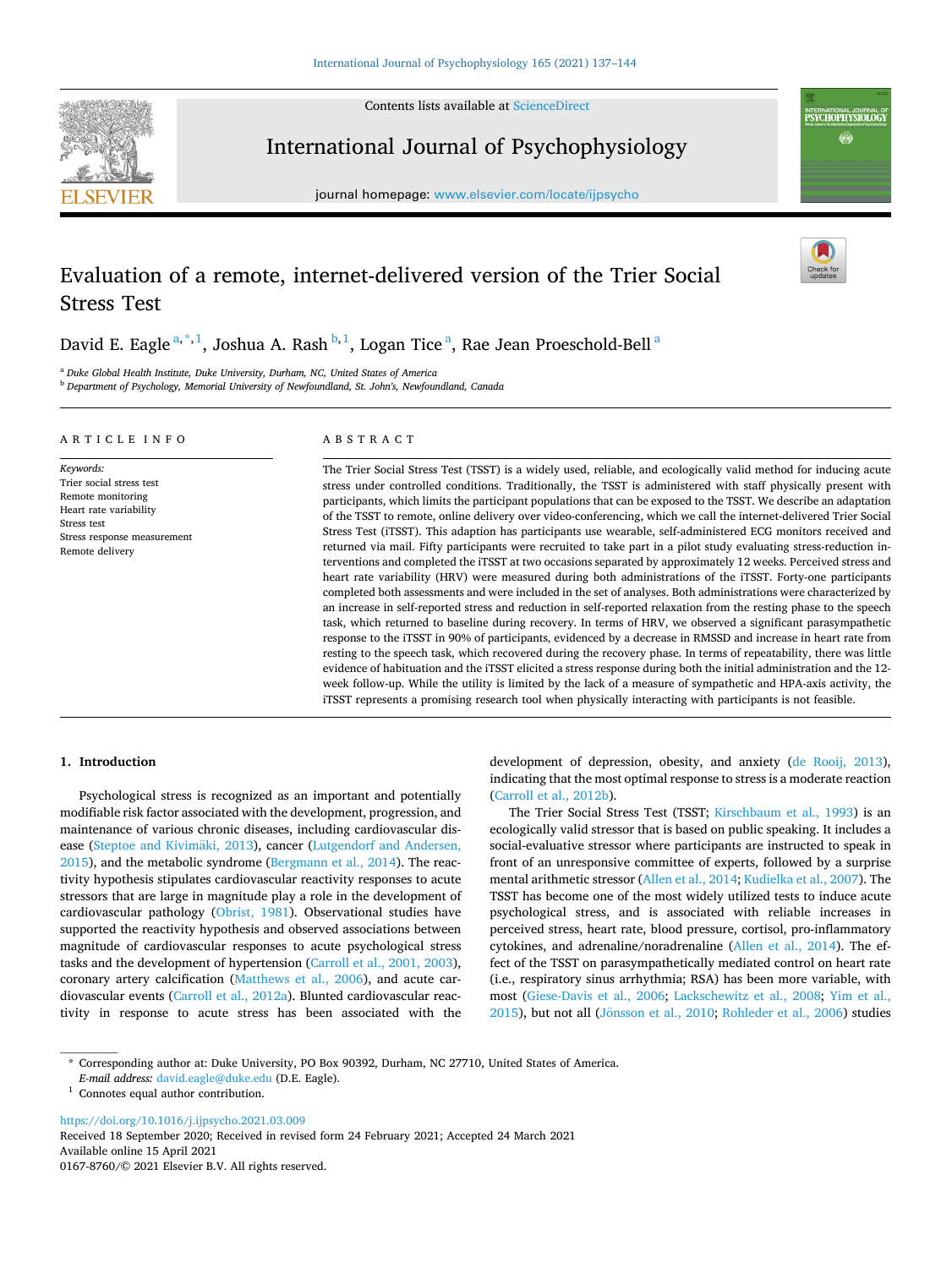reporting significant reductions in parasympathetic cardiac control during speech/mental arithmetic or an increase in heart rate from baseline to speech/mental arithmetic (e.g., [Hellhammer and Schubert,](#page-6-0)  [2012;](#page-6-0) Jönsson [et al., 2010;](#page-6-0) [Kirschbaum et al., 1993;](#page-6-0) Way and Taylor, [2011\)](#page-7-0).

Cardiovascular reactivity induced during laboratory testing does not always approximate that observed in naturalistic settings [\(Fredrikson](#page-6-0)  [et al., 1989\)](#page-6-0). The TSST has been modified to include virtual reality (VR) versions that are more flexible to administer ([Hawn et al., 2015\)](#page-6-0). Reliable change in indices signaling stress reactivity have been reported in most (Jönsson [et al., 2010](#page-6-0); [Kelly et al., 2007](#page-6-0); Montero-López et al., [2016;](#page-6-0) [Shiban et al., 2016\)](#page-6-0), but not all [\(Kotlyar et al., 2008](#page-6-0)), of the studies that have implemented the TSST using virtual reality. The TSST has undergone a number of additional modifications. Repeated measures designs have demonstrated some habituation of the HPA-axis response measured using salivary cortisol, with little to no habituation across cardiovascular reactivity ([Gerra et al., 2001](#page-6-0); [Mischler et al., 2005](#page-6-0); [Schommer et al., 2003;](#page-6-0) von Känel [et al., 2006](#page-7-0)). Greater procedural differences between testing sessions (e.g., longer inter-testing duration, speech content, serial subtraction) appear to be associated with less habituation ([Allen et al., 2014\)](#page-6-0).

One major limitation of the TSST (in both normal and VR format) is that it must be administered with staff physically present with participants, and, in the case of the normal TSST, in a laboratory setting. Not only can this be costly and difficult to administer, it greatly restricts the subject pool to those within driving distance of the research facility. Development and assessment of the TSST delivered remotely and online is both timely and important, particularly given that most in-person assessments have been suspended or cancelled due to the impact of Covid-19. Up until now, there has been little to no research evaluating the effect of the TSST using a video-conferencing platform, which has the potential to overcome these limitations. If the TSST could be delivered via a video-conferencing platform, it would open the TSST up to a much wider set of applications.

This paper describes an initial effort to adapt the TSST to a videoconferencing platform, delivered in the context of a stress-intervention study. Below, we detail the protocol for the online delivery of the TSST, stress-response data from participants, challenges encountered adapting the TSST to online delivery, and limitations of the present study.

Adapting the TSST to online delivery raised many important questions that we sought to answer with this study. Most significantly, we did not know whether online delivery of the TSST would be sufficiently stressful in order to evoke a strong and reliable stress response. Additionally, we wondered whether online delivery might introduce too much environmental variability to reliably measure an individual's stress response given that the TSST is typically delivered in a highly controlled environment. Finally, we faced a host of logistical challenges, not least of which was finding a device that could both be used to remotely collect ECG data and be self-administered by participants. Our goal was to adapt the TSST for use as an ecologically valid measure of stress in ambulatory research investigations with the hopes that such adaptations could one day be used in clinical settings.

# **2. Material and methods**

### *2.1. Participants*

We developed what we term the internet-delivered TSST (iTSST) for use in the Selah Stress Reduction Pilot Program (Selah), a pilot study of several interventions designed to improve the ability of clergy to respond to stress. Participants were recruited from a population of United Methodist clergy in North Carolina via email invitations to participate in the program. Participants signed up via a website. The study website described the four interventions and compared the choices. After electronically consenting to the study, participants could

choose between four different stress-reduction interventions: centering prayer, daily examen, stress inoculation, and mindfulness-based stress reduction (MBSR) (see Supplemental materials for intervention descriptions). The first three interventions began with a 1 or 2 day inperson workshop and then participants were asked to practice the skills they learned on a daily basis. These participants received an additional hour-long seminar reinforcing the skills learned at approximate 5 weeks from the initial workshop. MBSR was delivered completely online over a period of 8 weeks, and participants were given tasks to perform through that time period and beyond. All participants were followed for a total of 12 weeks. In addition, we recruited a group of participants who served as a no-contact condition. Because this was a pilot feasibility study undertaken to inform a later trial, participants were not randomized to condition. This study was approved by the Duke University Campus Institutional Review Board.

One week prior to the start of their chosen intervention, participants completed an intake survey that captured demographics, health information, and a variety of psychological measures. At the in-person workshops, participants received training on how to use the ambulatory heart rate monitoring device. Participants who completed MBSR or who were in the no-contract control group were mailed the ambulatory heart rate device and received training about self-administration through a video-conference call. Participants scheduled a time to complete the iTSST within one week of attending the workshop or participating in the first MBSR session. Approximately 12 weeks after the start of the intervention, participants completed a second iTSST.

Participants were provided an instruction sheet that detailed the procedures to follow on the days of testing. Participants were provided with a number of instructions to mitigate potential confounds of stress testing ([Quintana and Heathers, 2014](#page-6-0)), including to: 1) refrain from smoking nicotine during the 6-h before stress testing; 2) avoid intense physical activity or consumption of alcohol for the 24 h prior to testing; and 3) try and refrain from eating the 2-h before the assessment. Selfreported adherence to instructions was recorded. We excluded all participants who reported wearing a pacemaker.

### *2.1.1. Initial ambulatory stress testing*

Participants attached the ambulatory heart rate monitoring device 1 h prior to the scheduled iTSST. A research assistant (RA) contacted the participant using the Zoom video-conferencing platform to commence a version of the TSST ([Allen et al., 2014](#page-6-0); [Kudielka et al., 2007\)](#page-6-0) modified for an ambulatory repeated-measures design (iTSST). The RA was seated in a bare office, with a table, chairs and white background.

The iTSST consisted of several phases completed in a structured order:

- 1) *Resting baseline*: The RA told participants to try their best to clear their mind and relax for a duration of 5 min. The RA then left the room, but kept the web camera on.
- 2) *Anticipation*: The RA returned to the room and instructed participants to think about their dream job and prepare a speech to deliver in front of a selection panel to convince them why they are the best candidate for such a job. They were informed that members of the selection panel were trained in behavioural coding, would ask follow-up questions, and video record the interview to help them critically evaluate whether they were the best candidate for the position. The RA then left the room.
- 3) *Speech*: After 5 min of preparation, two new RAs who were clothed with white lab-coats, stop watches and writing materials and unacquainted with the participant entered the room and sat behind the conference table. RAs were trained to communicate in an unresponsive and neutral manner, and refrain from providing facial or verbal feedback. Participants were instructed to deliver their speech and informed that they would not be able to use the materials they had prepared during the anticipation phase. RAs selected questions from a list of standardized responses in cases where the speech lasted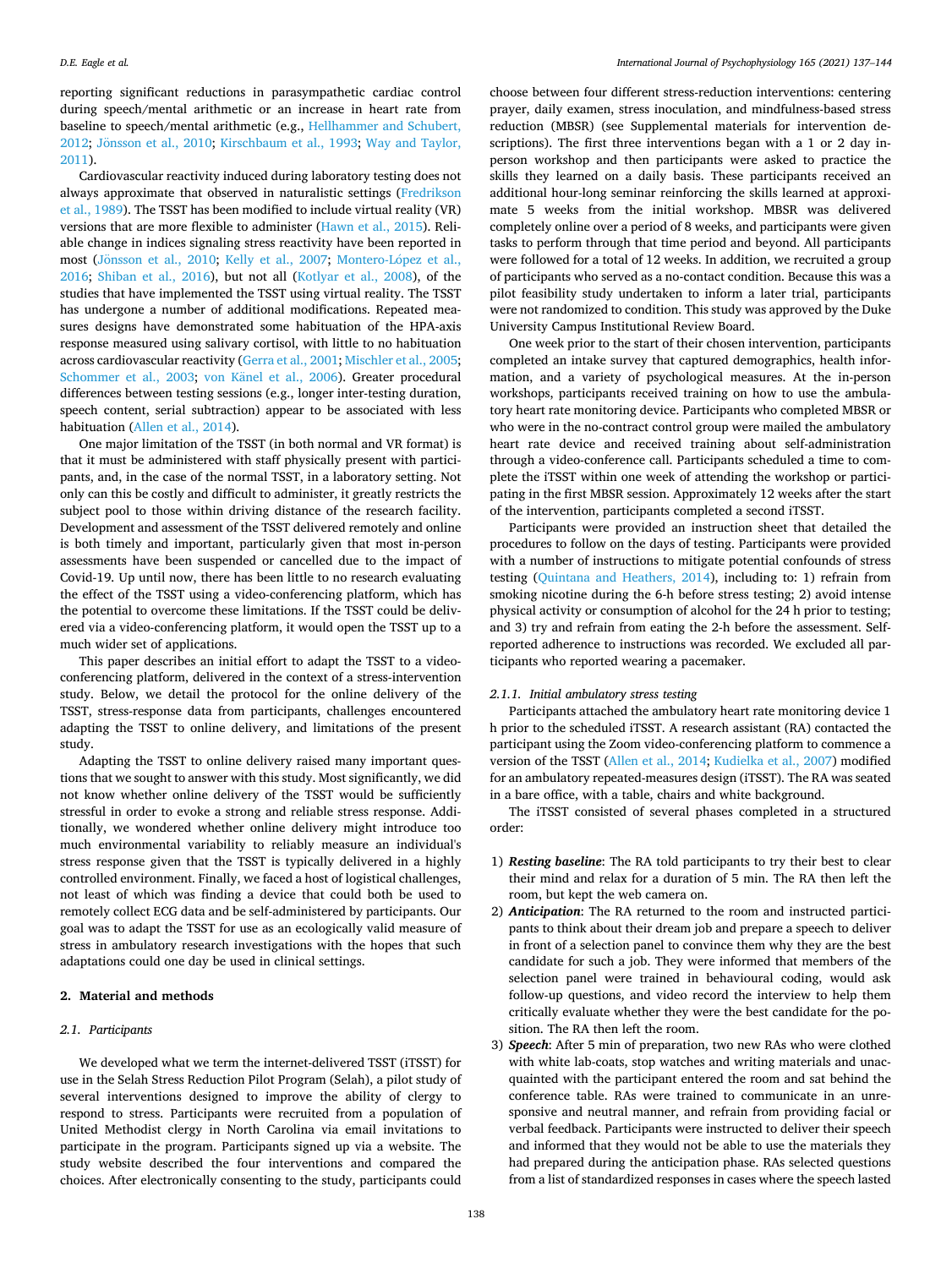fewer than 5 min (e.g., "Why do you think that you are better qualified than our other applicants?" "What are your major weaknesses or shortcomings?").

- 4) *Mental arithmetic*: The chair of the "selection committee" interrupted the participant at 5 min during the speech task and informed them that they would be commencing the second phase of the assessment which involved the completion of a timed performance task. Participants were instructed to serially subtract the number 17 from 2023 as quickly and accurately as possible. The participant was asked to return to 2023 and restart the process upon each mistake. Participants performed the arithmetic task for 5 min.
- 5) *Recovery*: Participants were then informed that the interview procedure was complete, and they were to spend the next few minutes trying to relax. The RAs left the room and allowed the participant to relax for a period of 5 min. The session was then concluded.

### *2.1.2. Second ambulatory stress testing*

The second ambulatory stress test was comparable to the initial ambulatory stress test with the following exceptions: 1) participants selected a job different from their first iTSST, but still a dream/ideal job; 2) numbers in the mental arithmetic task were changed; and 3) participants were instructed to use one skill that was learned during the stress reduction intervention during the recovery phase.

### *2.2. Apparatus and measures*

*Demographics*. Demographics, including age, sex assigned at birth, self-reported height and weight and racial/ethnic identity, were collected to describe the sample.

*Physical activity* was measured using the Godin Leisure-Time Exercise Questionnaire (GLETQ [Godin, 2011](#page-6-0)). The GLETQ is a 3-item selfreport measure of exercise used to assess conformance to Canadian physical activity guidelines. Participants reported their weekly frequencies of strenuous (heart beats rapidly, sweating), moderate (not exhausting, light perspiration), and mild (minimal effort, no perspiration) physical activities that they perform for more than 15 min. Frequency of mild, moderate and vigorous physical activity were converted into metabolic equivalents by multiplying weekly mild, moderate, and vigorous intensity by 3, 5, and 9 metabolic equivalents and adding the total score [\(Brown and Bauman, 2000](#page-6-0)). An independent evaluation confirmed the reliability and validity of the GLTEQ compared to nine other self-report measures of exercise [\(Jacobs et al., 1993](#page-6-0)).

*Self*-*reported stress and mood in response to the iTSST* was measured by asking participants to rate their mood at the start of the iTSST and following completion of each phase using the following descriptors: tense, calm, upset, relaxed, worried, content. Ratings were made on a 4-point Likert scale: 1 "not at all," 2 "somewhat," 3 "moderately," and 4 "very much."

*Heart rate* was measured using continuous electrocardiographic (ECG) recording sampled at a rate of 1000 Hz. Participants wore a Bittium eMotion Faros 180 recording device (Bittium) connected by electrode leads to two wet-gelled, Ag/AgCl, disposable Ambu Bluesensor ECG electrodes attached beneath the right clavicle and left ribcage.

### *2.3. Data reduction*

Participant reports of feeling tense, upset, and worried during the iTSST were averaged to create an index of self-reported "stress." Selfreports of feeling calm, relaxed and content were averaged to create an index of self-reported "relaxation."

Using Mindware 3.0.3 software (Gahanna, OH), the ECG data were partitioned into 60-s segments and then scanned for artifacts according to accepted standards ([Berntson et al., 1990\)](#page-6-0). Each segment was linearly detrended and subject to a Hamming window. Mean values of heart rate (HR) and root mean square of successive difference (RMSSD) were calculated for each 60-s segment within each phase. RMSSD is a time-

domain measure of heart period variability that reflects fast changes in successive inter-beat-intervals that correspond with respiration and are typically attributed to parasympathetic activity. We chose to use RMSSD as a marker of parasympathetic cardiac control because it is less prone to movement than frequency domain measures and is considered the most precise marker ([Minarini, 2020\)](#page-6-0). RMSSD was calculated with the following formula.

$$
RMSSD = \sqrt[2]{\frac{1}{(N-1)}\sum_{i=1}^{N} (RR_{i+1} - RR_i)^2}
$$
 (1)

The average value of HR and RMSSD were calculated for each phase by calculating the mean value of 60-second segments within resting, speech/arithmetic, and recovery. The average value for the resting phase was calculated using 4-minute segments (1:00–5:00) to avoid potential reactivity during the first minute of recording that can occur as participants get settled. The mean value for speech/arithmetic was calculated by combining 5 min (0:00–5:00) of the speech task and 4 min (0:00 to 4:00) of arithmetic. We excluded the final minute of arithmetic as participants often evidenced a sigh of relief at the end of the math portion. For the recovery phase, we calculated the average of 5 min (00:00–5:00). Peak change in RMSSD was calculated as the difference of the lowest value of RMSSD during the speech and arithmetic test subtracted from the average RMSSD in the resting phase. We also calculated percentage change in RMSSD from resting to peak using the following formula:

$$
\% Change RMSSD = 100 \times \frac{(RMSSD_{lowest task} - RMSSD_{resing})}{RMSSD_{resing}}
$$
 (2)

# **3. Analytical approach**

Separate 2 (Time: first ambulatory stress test, second ambulatory stress test) by 3 (Phase: resting, speech/arithmetic, recovery) mixed models analyses of variances (ANOVAs) were conducted with selfreported "stress," self-reported "relaxation," HR and RMSSD as dependent variables in order to evaluate whether the iTSST resulted in reliable change and whether the pattern of responses varied across first and second administration. The criteria to establish statistical significance was set at  $\alpha = 0.05$ .

### **4. Results**

### *4.1. Participants*

As shown in [Fig. 1](#page-3-0), the sample consisted of 72 participants who were recruited and provided informed consent to participate. Of these, five participants withdrew from the study before it began and five were medically ineligible (two had pacemakers and three had active atrial fibrillation), leaving 62 who completed the initial iTSST. Of those recordings, one discontinued the iTSST before completion, five did not have epoch transition times recorded, four had readings that were unusable due to excessive motion and other artifacts, and two had lost data. This left a total of 50 recordings that were analyzed from the initial iTSST administration. 41 recordings were available for analysis following the second iTSST administration. We were unable to schedule appointments with 6 participants and another 3 participants could not be scheduled prior to the completion of the study. At the initial iTSST administration, participants were a mean 50.4 years of age (*SD* = 11.1), majority men (56%), primarily White (92%), had a mean BMI of 29.5 (*SD* = 7.2), and self-reported a mean leisure-time physical activity score of 37.3 ( $SD = 28.6$ ) units.

# *4.2. Change in self-reported mood in response to the iTSST*

There was a significant main effect of Phase on self-reports of stress, *F*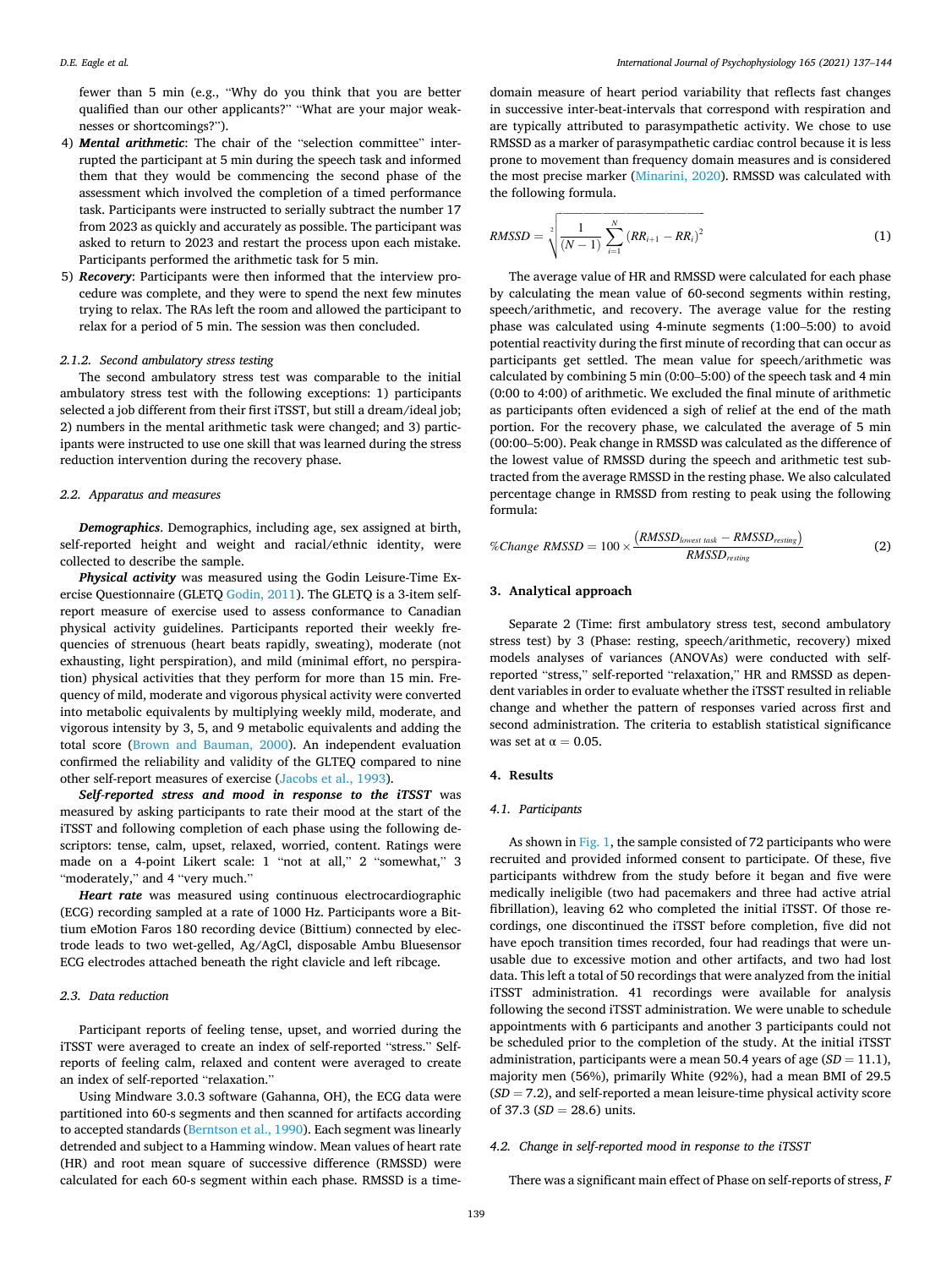<span id="page-3-0"></span>

**Fig. 1.** Flowchart of participants in the pilot iTSST study.

 $(1, 40) = 25.68$ , standard error  $(SE) = 0.18$ ,  $p < .01$ ,  $\eta_p^2 = 0.17$ . Participants reported a significant increase in self-reported stress from resting (*M* = 1.54, *SE* = 0.07) to speech/mental arithmetic (*M* = 1.77, *SE* = 0.07),  $M_{Diff}$  = 0.23, *SE* = 0.08, *p* < .01, followed by a reduction during recovery (*M* = 1.39, *SE* = 0.05), *MDiff* = 0.38, *SE* = 0.05, *p <* .01, when averaged across the two iTSST administration sessions. Self-report of stress was significantly lower at recovery than baseline,  $M_{Diff} = 0.16$ ,  $SE = 0.07$ ,  $p = .02$ . There was a main effect of Time on self-reported stress, *F* (1, 41) = 8.32, *SE* = 0.36, *p* < .01,  $\eta_p^2 = 0.56$ , with higher self-reports of stress during the first iTSST administration (*M* = 1.67, *SE*   $= 0.07$ ), relative to the second administration ( $M = 1.46$ ,  $SE = 0.04$ ). There was no Time (i.e. initial or second administration) by Phase interaction,  $p = .57$ ,  $\eta_{\rm p}^2 = 0.03$ .

There was a significant main effect of Phase on self-reports of relaxation, *F* (1, 40) = 79.05, *SE* = 0.33, *p* < .01,  $\eta_{\rm p}^2$  = 0.80. Participants reported a significant reduction in self-reported relaxation from resting  $(M = 3.29, SE = 0.09)$  to speech/mental arithmetic  $(M = 2.48, SE = 1.5)$ 0.08),  $M_{Diff} = 0.81$ ,  $SE = 0.11$ ,  $p < .01$ , followed by an increase during recovery ( $M = 3.27$ ,  $SE = 0.07$ ),  $M_{Diff} = 0.79$ ,  $SE = 0.6$ ,  $p < .01$ , when

averaged across the two iTSST administration sessions. Self-report of relaxation did not differ between baseline and recovery,  $M_{Diff} = 0.02$ , *SE*  $= 0.09, p = .82$ . There was a main effect of Time on self-reported relaxation, *F* (1, 41) = 6.21, *SE* = 0.44, *p* = .02,  $\eta_p^2 = 0.13$ , with lower self-reports of relaxation during the initial iTSST administration, (*M* = 2.91,  $SE = 0.08$ ), relative to the second administration,  $(M = 3.12, SE =$ 0.08). There was no Time by Phase interaction,  $p = .06$ ,  $\eta_p^2 = 0.13$ .

### *4.2.1. Change in heart rate in response to the iTSST*

There was a significant main effect of Phase on heart rate,  $F(1, 39) =$ 37.03,  $SE = 19.31, p < .01, \eta_p^2 = 0.66$ . A significant increase in heart rate was observed from resting  $(M = 71.81$  bpm,  $SE = 1.22$ ) to speech/ mental arithmetic (*M* = 77.16 bpm, *SE* = 1.34), *MDiff* = 5.36 bpm, *SE* = 0.72,  $p < .01$ , followed by a decrease during recovery ( $M = 70.42$  bpm,  $SE = 1.14$ ),  $M_{Diff} = 6.74$  bpm,  $SE = 0.78$ ,  $p < .01$ , when averaged across the two iTSST administration sessions. Heart rate was significantly lower at recovery than baseline,  $M_{Diff} = 1.39$  bpm,  $SE = 0.53$ ,  $p = .01$ . There was no main effect of Time,  $p = .36$ ,  $\eta_p^2 = 0.02$ , or Time by Phase interaction,  $p = .99$ ,  $\eta_p^2 = 0.00$ .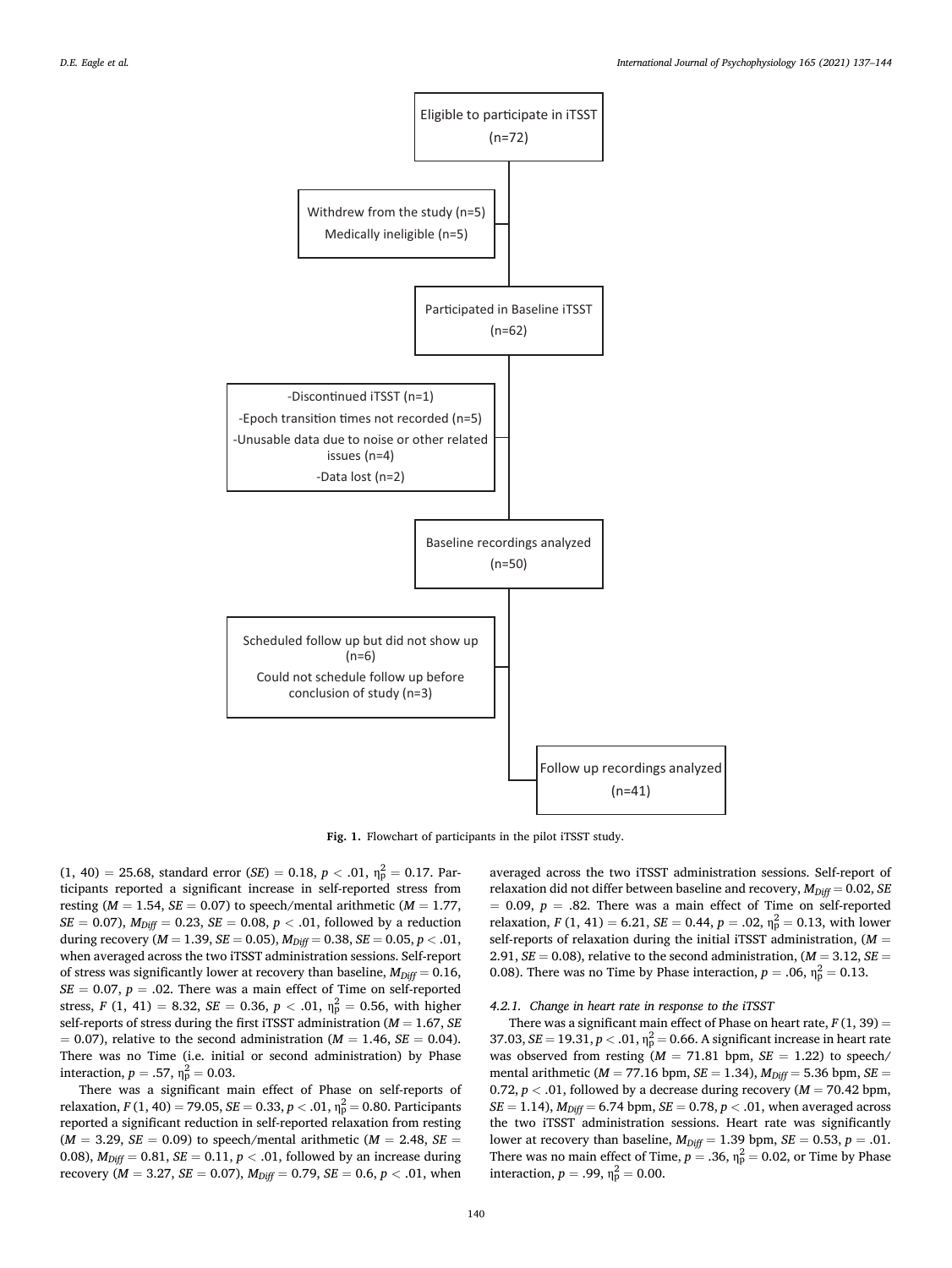# *4.2.2. Change in RMSSD in response to the iTSST*

There was a significant main effect of Phase on RMSSD,  $F(1, 39) =$  $11.41, SE = 174.91, p < .01, \eta_{\rm p}^2 = 0.38$ . A significant reduction in RMSSD was observed from resting  $(M = 44.81, SE = 9.15)$  to speech/mental arithmetic ( $M = 37.05$ ,  $SE = 7.09$ ),  $M_{Diff} = 7.76$ ,  $SE = 2.64$ ,  $p < .01$ followed by an increase during recovery  $(M = 45.43, SE = 0.8.44)$ ,  $M_{Diff}$  $= 8.38$ , *SE*  $= 1.77$ ,  $p < .01$ , when averaged across the two iTSST administration sessions. RMSSD did not differ between baseline and recovery,  $M_{Diff} = 0.61$ ,  $SE = 1.73$ ,  $p = .73$ . There was no main effect of Time,  $p = .90$ ,  $\eta_{\rm p}^2 = 0.00$ , or Time by Phase interaction,  $p = .50$ ,  $\eta_{\rm p}^2 =$ 0.03.

### *4.2.3. Percentage change in RMSSD in response to the iTSST*

In Fig. 2, we plot RMSSD over the course of the Trier for one representative participant. While we examined plots for each individual, for ease of presentation, we present the data from only one participant. The anticipation phase was not included in analyses; it is shown in the figure for completeness. The large spike in RMSSD observed at minute 6 was due to a motion artifact and not included in the calculation of resting RMSSD (i.e. RMSSD was calculated as the average of minutes 0:00–5:00 of the resting phase).

In [Fig. 3](#page-5-0), we present a histogram of the percent change in RMSSD from resting to the lowest value observed in the speech/arithmetic of the iTSST. As this figure shows, 2 participants showed an increase in RMSSD, and one participant had a less than 10% change in RMSSD. The rest of the observations (94%), showed between a 10% to 100% decrease in RMSSD from resting during the speech/arithmetic phase of the iTSST. The average percentage change from resting to speech/arithmetic was 44.8% (sd  $= 23.2$ %). In supplemental analyses that are not shown, we examined if any control variables (female gender, White, age, BMI and Godin score) were correlated with percent change in RMSSD during the initial iTSST administration. None of the control variables were correlated with percentage change from resting to speech/arithmetic phase.

#### *4.2.4. Repeatability*

The observed percentage change from resting to speech/arithmetic during the second iTSST administration was similar to the first administration with a mean percentage change of 46.2% (*SD* = 19.7%). Only one participant had a positive change during the second iTSST administration and the rest exhibited greater than a 10% reduction in RMSSD.

# **5. Discussion**

This study represented an initial effort to adapt the TSST for remote delivery through a video-conferencing platform. United Methodist clergy were recruited to participate within the context of a stressreduction intervention. The iTSST was administered twice over the course of 8 weeks with data available from 50 participants following the first administration and 41 participants following the second administration. The iTSST resulted in a reliable stress response, as indicated by an increase in self-reported stress and HR, and reductions in selfreported relaxation and RMSSD from rest to the speech/mental arithmetic phase. Further, nearly every participant evidenced greater than 10% reduction in RMSSD from rest to speech/mental arithmetic when calculated as percentage change. Rapid reduction of RMSSD is indicative of withdrawal of parasympathetic cardiac control to facilitate rapid increase in heart rate [\(Berntson et al., 1997](#page-6-0)), and represents a characteristic response to stress ([Kim et al., 2018](#page-6-0)). It should also be acknowledged that an increase in sympathetic arousal is a characteristic response to stress that may have contributed to the observed increase in heart rate, though this cannot be stated definitively without a pure measure of sympathetic arousal.

The changes in RMSSD between the conditions were similar to the observed changes in HR, except from baseline to recovery. This was not entirely expected given that RMSSD and HR are generally under tight reciprocal control ([Monfredi et al., 2014](#page-6-0)). It is important to note that heart rate is determined by sympathetic and parasympathetic influences. The observation that HR was lower during recovery relative to resting with RMSSD values that were comparable across conditions suggests less sympathetic influence on HR during recovery relative to resting. Participants may have experienced heightened sympathetic arousal prior to undergoing the eTSST, or experienced a sense of relief following completion of the eTSST. Of interest, participant self-reports of relaxation were comparable between rest and recovery, while stress was rated lower during recovery than rest.

The modified iTSST resulted in a stress response that was reproducible over an 8-week duration with some evidence for habituation in self-reported stress and relaxation, but no evidence for habituation in cardiovascular reactivity. This is consistent with repeated measures designs that have demonstrated some habituation of the HPA-axis response to the TSST measured using salivary cortisol, with little to no habituation across cardiovascular reactivity [\(Gerra et al., 2001; Mischler](#page-6-0)  [et al., 2005; Schommer et al., 2003](#page-6-0); von Känel [et al., 2006](#page-7-0)). The ability to deliver a modified iTSST that produces a reliable and repeatable



**Fig. 2.** One-minute average RMSSD values during the iTSST for one representative participant.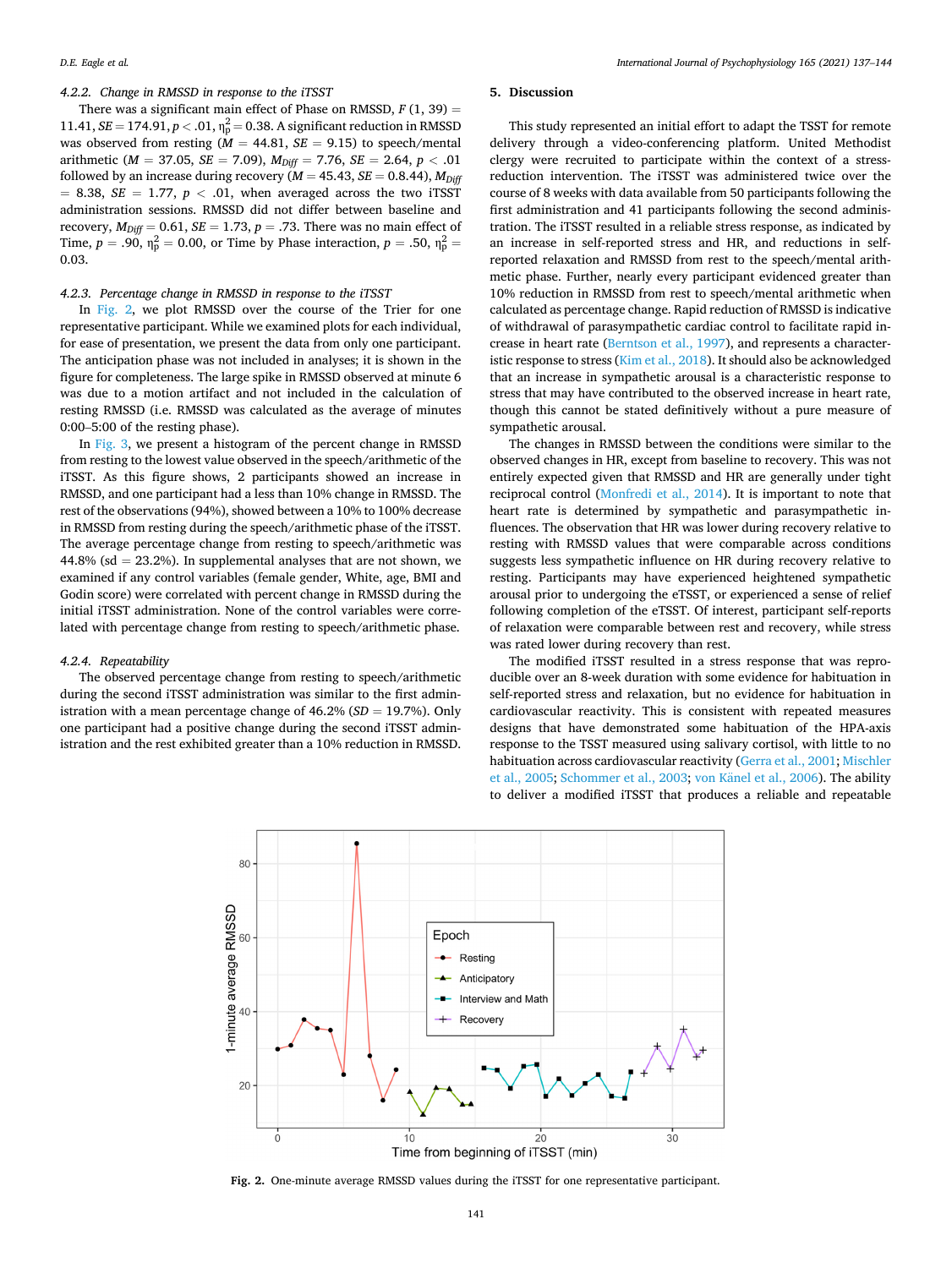<span id="page-5-0"></span>

**Fig. 3.** Histogram of percent change in RMSSD from recovery to stress task in baseline participants (*n* = 50).

cardiovascular response is advantageous under circumstances when researchers wish to evaluate the impact of an intervention (e.g., pre- and post-treatment). The optimal inter-test duration, and impact of procedural variation on habituation to the iTSST is still unknown and represents a fruitful avenue of future exploration.

The modification of the TSST to be delivered remotely has several clear advantages to laboratory-based administration, including reduced participant demand, cost-efficiency, ease of scheduling, ecological validity, and ability to accommodate unforeseen circumstances such as social distancing in response to COVID-19. Despite clear advantages, a number of challenges arose during the adaptation of the iTSST, which highlighted avenues for improving future iTSST administration. Technology presented as a potential barrier. For example, some participants had difficulty orienting to the webcam and those connecting from rural locations sometimes experienced difficulty in audio and video stability which could impact the effectiveness of the iTSST. Further, although we asked participants to turn off notifications and be free from distraction, some participants experienced interruptions during session (e.g., text messages, small children or pets). Furthermore, participants occasionally moved during session (e.g., to find a stronger internet signal) which could introduce movement artifact into cardiovascular recording. Finally, speeches were delivered seated because standing removed their face from the camera view.

The clinical implications of the observed results are not yet known. While observational studies have observed associations between magnitude of cardiovascular responses to acute psychological stress tasks and the development of hypertension [\(Carroll et al., 2001, 2003](#page-6-0)), coronary artery calcification ([Matthews et al., 2006](#page-6-0)), and acute cardiovascular events [\(Carroll et al., 2012a\)](#page-6-0), these studies have typically measured response of the sympathetic nervous system *and* the hypothalamic-pituitary-adrenal (HPA) axis. Fortunately, the cohort evaluated in the present investigation is well characterized with more than a decade of longitudinal research ([Blouin and Proeschold-Bell,](#page-6-0)  [2015;](#page-6-0) cf. [Milstein et al., 2019](#page-6-0); [Proeschold-Bell et al., 2013](#page-6-0)) and future assessments will provide an answer to this question.

# *5.1. Limitations*

There are several limitations that must be considered when interpreting results of this study. First, only one biological marker of stress was included in the present investigation (i.e., cardiovascular reactivity). Research protocols involving the TSST typically acquire saliva and blood to derive markers of activation of the HPA-axis, and immune system function (refer to [Allen et al., 2014, 2016](#page-6-0) for reviews). Similarly, the present study utilized an index of parasympathetic nervous system activation in RMSSD, but did not employ a marker of sympathetic arousal (e.g., pre-ejection period or α-amylase). The iTSST resulted in a reliable increase in HR, which cannot conclusively suggest an increase in sympathetic arousal due to change in HR being multiply determined by sympathetic and parasympathetic influences. As such, claims can only be made about one facet of a coordinated stress response system, though it is encouraging that parasympathetic activation during stress tends to be reciprocally related to sympathetic [\(Berntson et al., 1991\)](#page-6-0), and HPAaxis responses [\(Doussard-Roosevelt et al., 2003\)](#page-6-0). Finally, change in respiration rate can confound change in parasympathetic cardiac control ([Grossman and Taylor, 2007](#page-6-0)) and respiration was not measured nor statistically adjusted for. This concern is somewhat tempered given that RMSSD is less affected by changes in rate and volume of respiration than frequency-domain measures (Penttilä et al., 2001).

### **6. Conclusions**

The TSST was adapted for remote delivery using an online web platform. An initial evaluation indicated that the iTSST resulted in a reliable and prototypical response to stress among nearly every participant. Moreover, the iTSST was observed to elicit a stress response in two administrations separated by 8 weeks, with little evidence for habituation. The iTSST may represent a cost effective and ecologically valid method for ambulatory stress testing during circumstances where laboratory-based assessment is not feasible.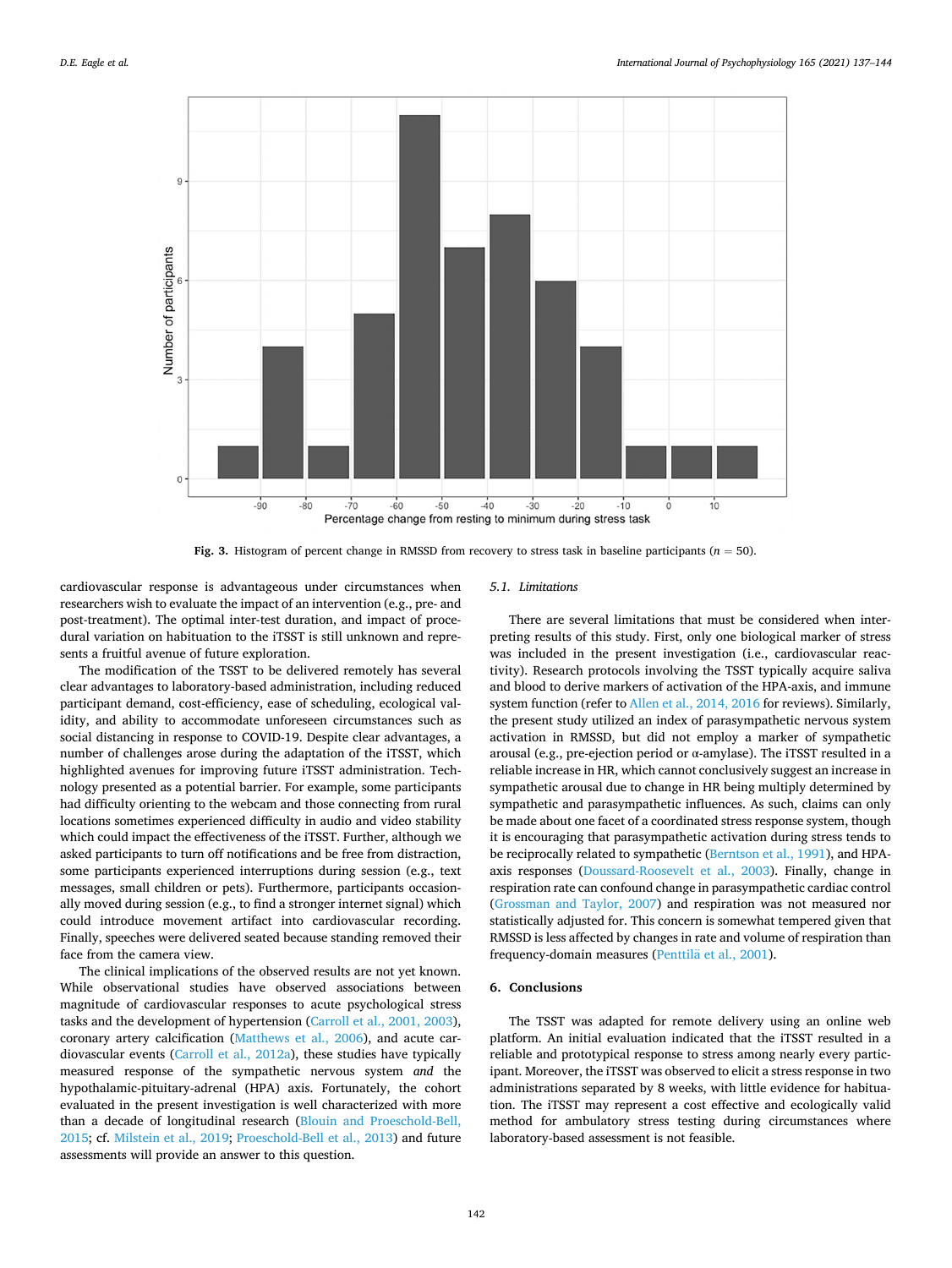### <span id="page-6-0"></span>**Funder source**

This project was funded by a grant from the Rural Church area of The Duke Endowment.

### **Appendix A. Supplementary data**

Supplementary data to this article can be found online at [https://doi.](https://doi.org/10.1016/j.ijpsycho.2021.03.009)  [org/10.1016/j.ijpsycho.2021.03.009](https://doi.org/10.1016/j.ijpsycho.2021.03.009).

### **References**

- [Allen, A.P., Kennedy, P.J., Cryan, J.F., Dinan, T.G., Clarke, G., 2014. Biological and](http://refhub.elsevier.com/S0167-8760(21)00131-8/rf0005)  [psychological markers of stress in humans: focus on the Trier Social Stress Test.](http://refhub.elsevier.com/S0167-8760(21)00131-8/rf0005)  eurosci. Biobehav. Rev. 38, 94-124 (doi:10/f5ts45).
- [Allen, A.P., Kennedy, P.J., Dockray, S., Cryan, J.F., Dinan, T.G., Clarke, G., 2016. The](http://refhub.elsevier.com/S0167-8760(21)00131-8/rf0010) [Trier Social Stress Test: principles and practice. Neurobiology of Stress 6, 113](http://refhub.elsevier.com/S0167-8760(21)00131-8/rf0010)–126  $(doi:10/ofc4vv)$ .
- Bergmann, N., Gyntelberg, F., Faber, J., 2014. The appraisal of chronic stress and the development of the metabolic syndrome: a systematic review of prospective cohort studies. Endocrine Connections 3 (2), R55–R80. [https://doi.org/10.1530/EC-14-](https://doi.org/10.1530/EC-14-0031)  [0031.](https://doi.org/10.1530/EC-14-0031)
- Berntson, G.G., Quigley, K.S., Jang, J.F., Boysen, S.T., 1990. An approach to artifact identification: application to heart period data. Psychophysiology 27 (5), 586–598. <https://doi.org/10.1111/j.1469-8986.1990.tb01982.x>.
- Berntson, G.G., Cacioppo, J.T., Quigley, K.S., 1991. Autonomic determinism: the modes of autonomic control, the doctrine of autonomic space, and the laws of autonomic constraint. Psychol. Rev. 98 (4), 459–487. [https://doi.org/10.1037/0033-](https://doi.org/10.1037/0033-295x.98.4.459) [295x.98.4.459](https://doi.org/10.1037/0033-295x.98.4.459).
- Berntson, G.G., Bigger, J., Eckberg, D., Grossman, P., Kaufmann, P., Malik, M., Nagaraja, H., Porges, S., Saul, P., Stone, P., van der Molen, M., 1997. Heart rate variability: origins, methods, and interpretive caveats. Psychophysiology 34, 623–648. [https://doi.org/10.1111/j.1469-8986.1997.tb02140.x.](https://doi.org/10.1111/j.1469-8986.1997.tb02140.x)
- Blouin, R., Proeschold-Bell, R.J., 2015. Measuring stress in a clergy population: lessons learned from cognitive interview testing of the perceived stress scale with clergy. In: Village, A., Hood, R. (Eds.), Research in the Social Scientific Study of Religion. Brill, pp. 141–154. [https://doi.org/10.1163/9789004299436\\_010.](https://doi.org/10.1163/9789004299436_010)
- Brown, W.J., Bauman, A.E., 2000. Comparison of estimates of population levels of physical activity using two measures. Aust. N. Z. J. Public Health 24 (5), 520–525. ://doi.org/10.1111/j.1467-842x.2000.tb00503.x
- Carroll, D., Smith, G.D., Shipley, M.J., Steptoe, A., Brunner, E.J., Marmot, M.G., 2001. Blood pressure reactions to acute psychological stress and future blood pressure status: a 10-year follow-up of men in the Whitehall II study. Psychosom. Med. 63 (5), 737–743. <https://doi.org/10.1097/00006842-200109000-00006>.
- Carroll, D., Ring, C., Hunt, K., Ford, G., Macintyre, S., 2003. Blood pressure reactions to stress and the prediction of future blood pressure: effects of sex, age, and socioeconomic position. Psychosom. Med. 65 (6), 1058-1064. https://doi.org/ [10.1097/01.psy.0000097330.58739.26.](https://doi.org/10.1097/01.psy.0000097330.58739.26)
- Carroll, D., Ginty, A.T., Der, G., Hunt, K., Benzeval, M., Phillips, A.C., 2012a. Increased blood pressure reactions to acute mental stress are associated with 16-year cardiovascular disease mortality. Psychophysiology 49 (10), 1444–1448. [https://](https://doi.org/10.1111/j.1469-8986.2012.01463.x)  [doi.org/10.1111/j.1469-8986.2012.01463.x.](https://doi.org/10.1111/j.1469-8986.2012.01463.x)
- Carroll, D., Phillips, A.C., Lovallo, W.R., 2012b. The behavioral and health corollaries of blunted physiological reactions to acute psychological stress: revising the reactivity hypothesis. In: How Motivation Affects Cardiovascular Response: Mechanisms and Applications. American Psychological Association, pp. 243–263. [https://doi.org/](https://doi.org/10.1037/13090-012)  [10.1037/13090-012.](https://doi.org/10.1037/13090-012)
- de Rooij, S.R., 2013. Blunted cardiovascular and cortisol reactivity to acute psychological stress: a summary of results from the Dutch Famine Birth Cohort Study. International Journal of Psychophysiology: Official Journal of the International Organization of Psychophysiology 90 (1), 21–27. [https://doi.org/10.1016/j.ijpsycho.2012.09.011.](https://doi.org/10.1016/j.ijpsycho.2012.09.011)
- Doussard-Roosevelt, J.A., Montgomery, L.A., Porges, S.W., 2003. Short-term stability of physiological measures in kindergarten children: respiratory sinus arrhythmia, heart period, and cortisol. Dev. Psychobiol. 43 (3), 230–242. [https://doi.org/10.1002/](https://doi.org/10.1002/dev.10136) [dev.10136](https://doi.org/10.1002/dev.10136).
- Fredrikson, M., Blumenthal, J.A., Evans, D.D., Sherwood, A., Light, K.C., 1989. Cardiovascular responses in the laboratory and in the natural environment: is blood pressure reactivity to laboratory-induced mental stress related to ambulatory blood pressure during everyday life? J. Psychosom. Res. 33 (6), 753–762. [https://doi.org/](https://doi.org/10.1016/0022-3999(89)90091-3)  [10.1016/0022-3999\(89\)90091-3](https://doi.org/10.1016/0022-3999(89)90091-3).
- Gerra, G., Zaimovic, A., Mascetti, G.G., Gardini, S., Zambelli, U., Timpano, M., Raggi, M. A., Brambilla, F., 2001. Neuroendocrine responses to experimentally-induced psychological stress in healthy humans. Psychoneuroendocrinology 26 (1), 91–107. [https://doi.org/10.1016/s0306-4530\(00\)00046-9](https://doi.org/10.1016/s0306-4530(00)00046-9).
- Giese-Davis, J., Wilhelm, F.H., Conrad, A., Abercrombie, H.C., Sephton, S., Yutsis, M., Neri, E., Taylor, C.B., Kraemer, H.C., Spiegel, D., 2006. Depression and stress reactivity in metastatic breast cancer. Psychosom. Med. 68 (5), 675–683. [https://](https://doi.org/10.1097/01.psy.0000238216.88515.e5) [doi.org/10.1097/01.psy.0000238216.88515.e5.](https://doi.org/10.1097/01.psy.0000238216.88515.e5)
- Godin, G., 2011. The Godin-Shephard leisure-time physical activity questionnaire. The Health & Fitness Journal of Canada 4 (1), 18–22. [https://doi.org/10.14288/hfjc.](https://doi.org/10.14288/hfjc.v4i1.82)  [v4i1.82.](https://doi.org/10.14288/hfjc.v4i1.82)
- Grossman, P., Taylor, E.W., 2007. Toward understanding respiratory sinus arrhythmia: relations to cardiac vagal tone, evolution and biobehavioral functions. Biol. Psychol. 74 (2), 263–285. <https://doi.org/10.1016/j.biopsycho.2005.11.014>.
- Hawn, S.E., Paul, L., Thomas, S., Miller, S., Amstadter, A.B., 2015. Stress reactivity to an electronic version of the Trier Social Stress Test: a pilot study. Front. Psychol. 6 <https://doi.org/10.3389/fpsyg.2015.00724>.
- Hellhammer, J., Schubert, M., 2012. The physiological response to Trier Social Stress Test relates to subjective measures of stress during but not before or after the test. Psychoneuroendocrinology 37 (1), 119–124. [https://doi.org/10.1016/j.](https://doi.org/10.1016/j.psyneuen.2011.05.012)  [psyneuen.2011.05.012.](https://doi.org/10.1016/j.psyneuen.2011.05.012)
- Jacobs, D.R., Ainsworth, B.E., Hartman, T.J., Leon, A.S., 1993. A simultaneous evaluation of 10 commonly used physical activity questionnaires. Med. Sci. Sports Exerc. 25 (1), 81–91. [https://doi.org/10.1249/00005768-199301000-00012.](https://doi.org/10.1249/00005768-199301000-00012)
- Jönsson, P., Wallergård, M., Österberg, K., Hansen, Å.M., Johansson, G., Karlson, B., 2010. Cardiovascular and cortisol reactivity and habituation to a virtual reality version of the Trier Social Stress Test: a pilot study. Psychoneuroendocrinology 35 (9), 1397–1403. <https://doi.org/10.1016/j.psyneuen.2010.04.003>.
- Kelly, O., Matheson, K., Martinez, A., Merali, Z., Anisman, H., 2007. Psychosocial stress evoked by a virtual audience: relation to neuroendocrine activity. Cyberpsychology & Behavior: The Impact of the Internet, Multimedia and Virtual Reality on Behavior and Society 10 (5), 655–662. <https://doi.org/10.1089/cpb.2007.9973>.
- [Kim, H.-G., Cheon, E.-J., Bai, D.-S., Lee, Y.H., Koo, B.-H., 2018. Stress and heart rate](http://refhub.elsevier.com/S0167-8760(21)00131-8/rf0125)  [variability: a meta-analysis and review of the literature. Psychiatry Investig. 15 \(3\),](http://refhub.elsevier.com/S0167-8760(21)00131-8/rf0125)  235–[245 \(doi:10/gc3zg8\)](http://refhub.elsevier.com/S0167-8760(21)00131-8/rf0125).
- Kirschbaum, C., Pirke, K.M., Hellhammer, D.H., 1993. The 'Trier Social Stress Test'—a tool for investigating psychobiological stress responses in a laboratory setting. Neuropsychobiology 28 (1–2), 76–81. [https://doi.org/10.1159/000119004.](https://doi.org/10.1159/000119004)
- [Kotlyar, M., Donahue, C., Thuras, P., Kushner, M.G., O](http://refhub.elsevier.com/S0167-8760(21)00131-8/rf0135)'Gorman, N., Smith, E.A., [Adson, D.E., 2008. Physiological response to a speech stressor presented in a virtual](http://refhub.elsevier.com/S0167-8760(21)00131-8/rf0135)  [reality environment. Psychophysiology 45 \(6\), 1034](http://refhub.elsevier.com/S0167-8760(21)00131-8/rf0135)–1037 (doi:10/cq6bbg).
- [Kudielka, B.M., Hellhammer, D.H., Kirschbaum, C., 2007. Ten years of research with the](http://refhub.elsevier.com/S0167-8760(21)00131-8/rf0140)  Trier Social Stress Test—[revisited. In: Social Neuroscience: Integrating Biological](http://refhub.elsevier.com/S0167-8760(21)00131-8/rf0140) [and Psychological Explanations of Social Behavior. The Guilford Press, pp. 56](http://refhub.elsevier.com/S0167-8760(21)00131-8/rf0140)–83.
- Lackschewitz, H., Hüther, G., Kröner-Herwig, B., 2008. Physiological and psychological stress responses in adults with attention-deficit/hyperactivity disorder (ADHD). Psychoneuroendocrinology 33 (5), 612–624. [https://doi.org/10.1016/j.](https://doi.org/10.1016/j.psyneuen.2008.01.016)  [psyneuen.2008.01.016.](https://doi.org/10.1016/j.psyneuen.2008.01.016)
- Lutgendorf, S.K., Andersen, B.L., 2015. Biobehavioral approaches to cancer progression and survival: mechanisms and interventions. The American Psychologist 70 (2), 186–197. <https://doi.org/10.1037/a0035730>.
- Matthews, K.A., Zhu, S., Tucker, D.C., Whooley, M.A., 2006. Blood pressure reactivity to psychological stress and coronary calcification in the Coronary Artery Risk Development in Young Adults Study. Hypertension (Dallas, Tex.: 1979) 47 (3), 391–395. [https://doi.org/10.1161/01.HYP.0000200713.44895.38.](https://doi.org/10.1161/01.HYP.0000200713.44895.38)
- Milstein, G., Hybels, C.F., Proeschold-Bell, R.J., 2019. A prospective study of clergy spiritual well-being, depressive symptoms, and occupational distress. Psychol. Relig. Spiritual. <https://doi.org/10.1037/rel0000252>.
- Minarini, G., 2020. Root mean square of the successive differences as marker of the parasympathetic system and difference in the outcome after ANS stimulation. Autonomic Nervous System Monitoring - Heart Rate Variability. [https://doi.org/](https://doi.org/10.5772/intechopen.89827)  [10.5772/intechopen.89827.](https://doi.org/10.5772/intechopen.89827)
- Mischler, K., Fischer, J.E., Zgraggen, L., Kudielka, B.M., Preckel, D., von Känel, R., 2005. The effect of repeated acute mental stress on habituation and recovery responses in hemoconcentration and blood cells in healthy men. Life Sci. 77 (10), 1166–1179. <https://doi.org/10.1016/j.lfs.2005.03.006>.
- Monfredi, O., Lyashkov, A.E., Johnsen, A.-B., Inada, S., Schneider, H., Wang, R., Nirmalan, M., Wisloff, U., Maltsev, V.A., Lakatta, E.G., Zhang, H., Boyett, M.R., 2014. Biophysical characterization of the underappreciated and important relationship between heart rate variability and heart rate. Hypertension 64 (6), 1334–1343. [https://doi.org/10.1161/HYPERTENSIONAHA.114.03782.](https://doi.org/10.1161/HYPERTENSIONAHA.114.03782)
- Montero-López, E., Santos-Ruiz, A., García-Ríos, M.C., Rodríguez-Blázquez, R., Pérez-García, M., Peralta-Ramírez, M.I., 2016. A virtual reality approach to the Trier Social Stress Test: contrasting two distinct protocols. Behav. Res. Methods 48 (1), 223–232. [https://doi.org/10.3758/s13428-015-0565-4.](https://doi.org/10.3758/s13428-015-0565-4)

Obrist, P.A., 1981. Cardiovascular Psychophysiology: A Perspective. Springer US. <https://doi.org/10.1007/978-1-4684-8491-5>.

- Penttilä, J., Helminen, A., Jartti, T., Kuusela, T., Huikuri, H.V., Tulppo, M.P., Coffeng, R., Scheinin, H., 2001. Time domain, geometrical and frequency domain analysis of cardiac vagal outflow: effects of various respiratory patterns. Clin. Physiol. 21 (3), 365–376. <https://doi.org/10.1046/j.1365-2281.2001.00337.x>.
- Proeschold-Bell, R.J., Miles, A., Toth, M., Adams, C., Smith, B.W., Toole, D., 2013. Using effort-reward imbalance theory to understand high rates of depression and anxiety among clergy. J. Prim. Prev. 34 (6), 439–453. [https://doi.org/10.1007/s10935-013-](https://doi.org/10.1007/s10935-013-0321-4)  [0321-4.](https://doi.org/10.1007/s10935-013-0321-4)

[Quintana, D.S., Heathers, J.A.J., 2014. Considerations in the assessment of heart rate](http://refhub.elsevier.com/S0167-8760(21)00131-8/rf0200) [variability in biobehavioral research. Front. Psychol. 5 \(doi:10/f6bwt5\)](http://refhub.elsevier.com/S0167-8760(21)00131-8/rf0200).

- Rohleder, N., Wolf, J.M., Maldonado, E.F., Kirschbaum, C., 2006. The psychosocial stress-induced increase in salivary alpha-amylase is independent of saliva flow rate. Psychophysiology 43 (6), 645–652. [https://doi.org/10.1111/j.1469-](https://doi.org/10.1111/j.1469-8986.2006.00457.x) 8986.2006.0045
- Schommer, N.C., Hellhammer, D.H., Kirschbaum, C., 2003. Dissociation between reactivity of the hypothalamus-pituitary-adrenal axis and the sympathetic-adrenalmedullary system to repeated psychosocial stress. Psychosom. Med. 65 (3), 450–460. <https://doi.org/10.1097/01.psy.0000035721.12441.17>.
- Shiban, Y., Diemer, J., Brandl, S., Zack, R., Mühlberger, A., Wüst, S., 2016. Trier Social Stress Test in vivo and in virtual reality: dissociation of response domains.